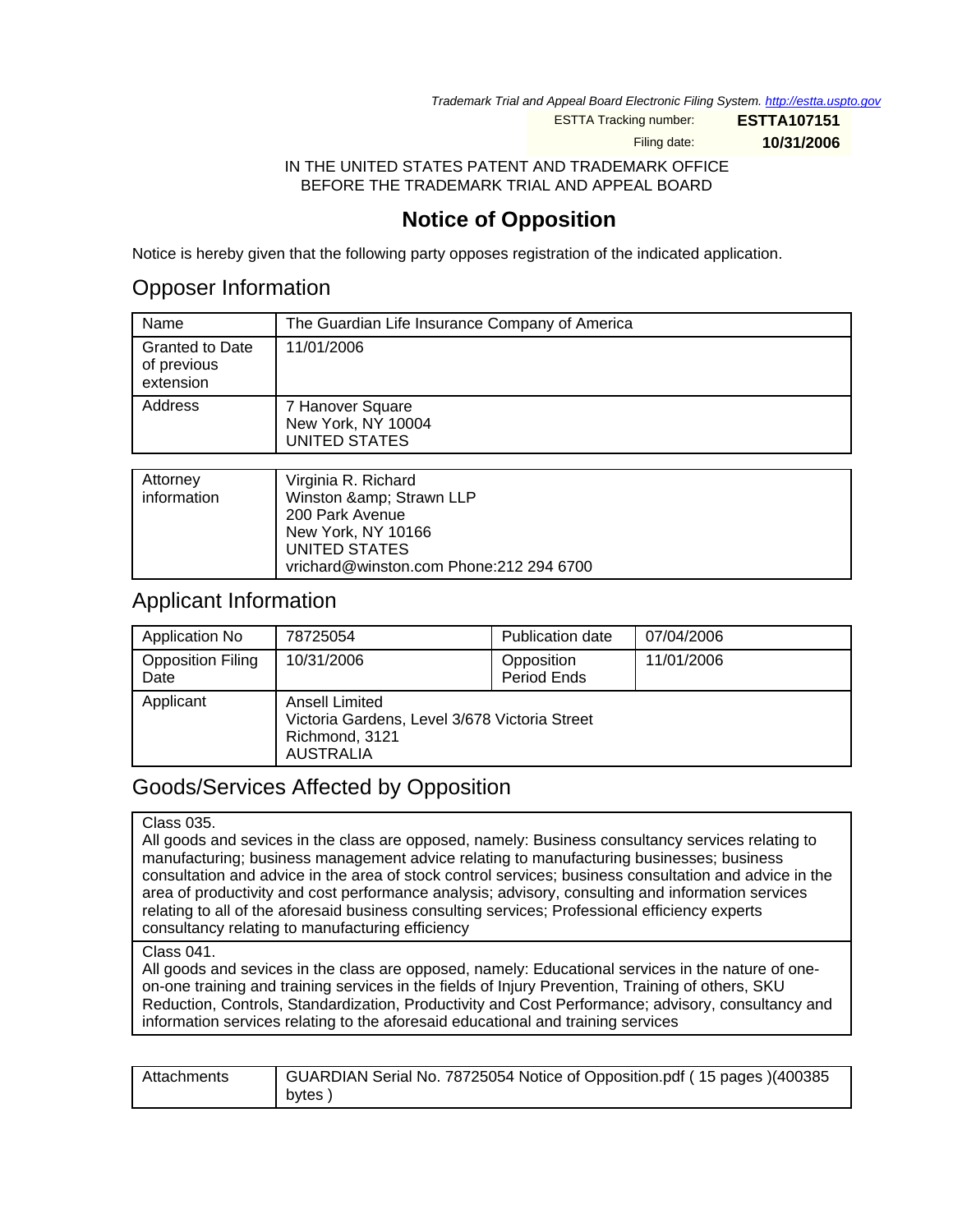| Signature | /W&S/               |
|-----------|---------------------|
| Name      | Virginia R. Richard |
| Date      | 10/31/2006          |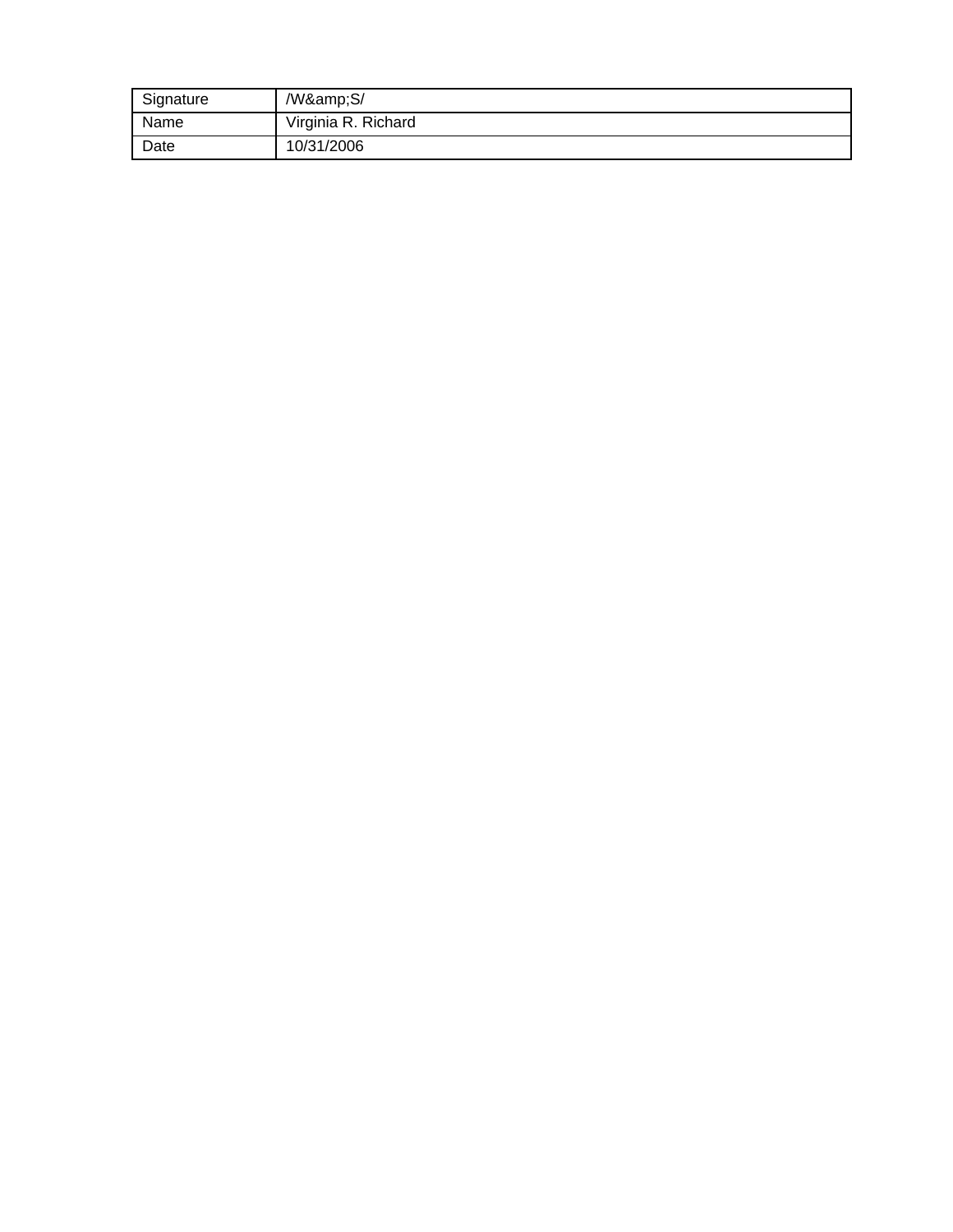## IN THE UNITED STATES PATENT AND TRADEMARK OFFICE **BEFORE THE TRADEMARK TRIAL AND APPEAL BOARD**

| THE GUARDIAN LIFE INSURANCE |  |
|-----------------------------|--|
| <b>COMPANY OF AMERICA,</b>  |  |
|                             |  |
| Opposer,                    |  |
|                             |  |
|                             |  |
| v.                          |  |
|                             |  |
| ANSELL LIMITED,             |  |
|                             |  |
| Applicant.                  |  |
|                             |  |

 $\Psi=\int\limits_{0}^{\infty}e^{-i\omega t}$  and

**U.S. Service Mark Application** Serial No.: 78/725,054 Filed: October 3, 2005 Mark: **GUARDIAN** Int. Classes: 35 and 41 Published: **July 4, 2006** 

 $\epsilon_{\rm max}$ 

### **NOTICE OF OPPOSITION**

THE GUARDIAN LIFE INSURANCE COMPANY OF AMERICA, a New York corporation, having a principal place of business at 7 Hanover Square, New York, New York 10004 ("Opposer"), believes that it will be damaged by the registration of U.S. Service Mark Application Serial No. 78/725,054 for the mark GUARDIAN in International Classes 35 and 41 and hereby opposes same.

As grounds for opposition, it is alleged that: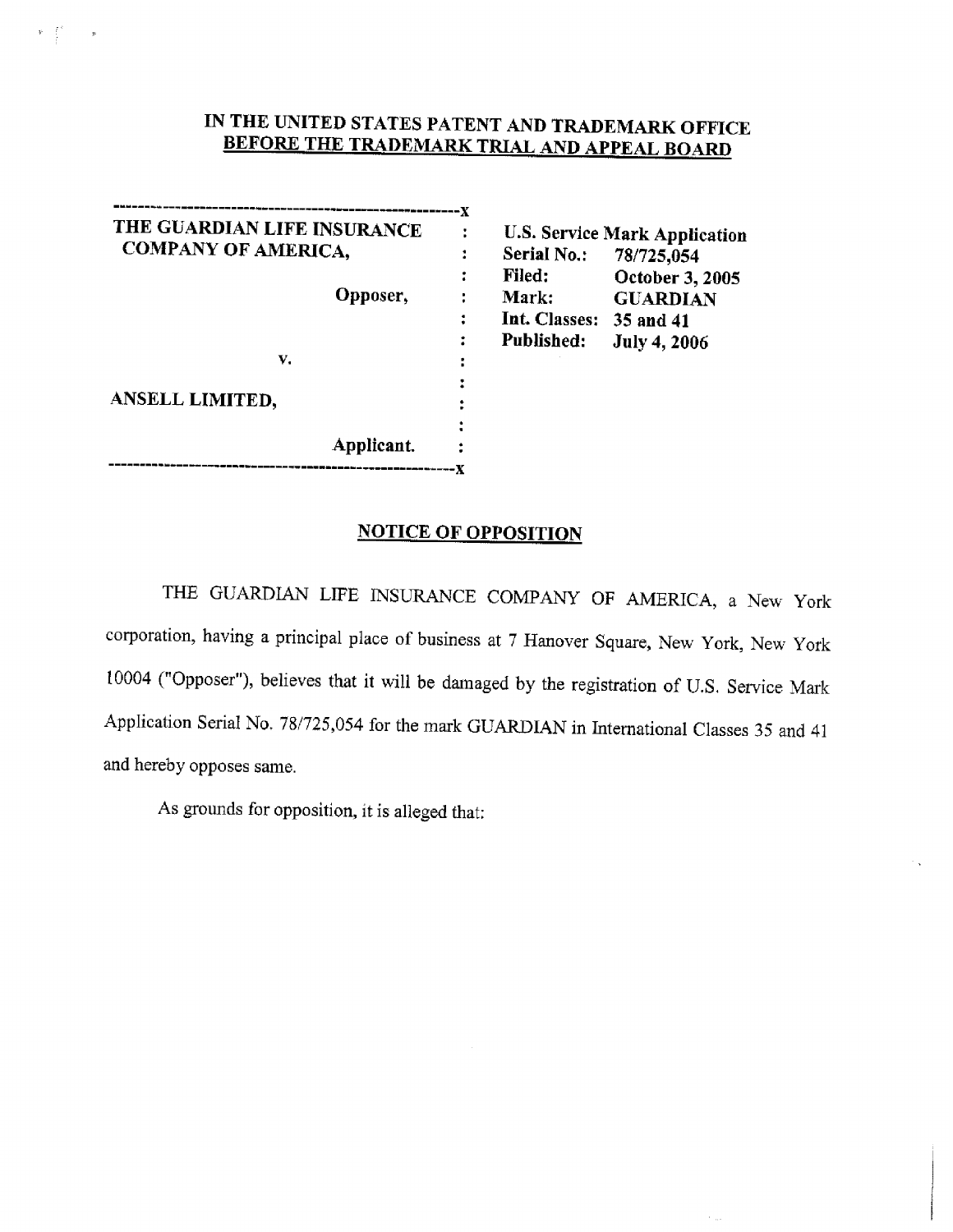# COUNT I - LIKELIHOOD OF CONFUSION UNDER 15 U.S.C. §§ 1114 and 1125(a)

Opposer is the owner of the following registrations in the United States Patent and  $\overline{1}$ .

Trademark Office:

 $\mathbf{r}^{(i+1)}$  ,  $\mathbf{r}^{(i)}$ 

| <b>MARK</b>                                 | REG.<br>NO.            | REG.<br><b>DATE</b> | <b>RECITATION OF SERVICES</b>                                                                                                                                                |
|---------------------------------------------|------------------------|---------------------|------------------------------------------------------------------------------------------------------------------------------------------------------------------------------|
| THE GUARDIAN &<br>Design                    | 1,436,668              | 4/14/87             | Underwriting group and individual life<br>and health insurance; brokerage services<br>for mutual funds, annuities, and pension<br>plans, in Class 36                         |
| THE GUARDIAN<br>PARK AVE. FUND              | 1,561,317              | 10/17/89            | Investment advisory and mutual fund<br>services namely, managing funds, stocks<br>and bonds and other investments for<br>institutions and the general public, in<br>Class 36 |
| THE GUARDIAN<br>CASH MANAGEMENT<br>TRUST    | 1,614,210              | 9/18/90             | Investment advisory and mutual fund<br>services namely, managing funds, stocks<br>and bonds and other investments for<br>institutions and the general public, in<br>Class 36 |
| <b>GUARDIAN</b><br><b>INVESTOR SERVICES</b> | $\overline{1,}634,339$ | 2/5/91              | Investment advisory and mutual fund<br>services namely, managing funds, stocks<br>and bonds and other investments for<br>institutions and the general public, in<br>Class 36 |
| <b>GUARDIAN</b>                             | 1,637,817              | 3/12/91             | Annuity and annuity administration<br>services, in Class 36                                                                                                                  |
| <b>GUARDIAN</b>                             | 1,637,818              | 3/12/91             | Insurance services, namely group health<br>insurance underwriting services, in Class<br>36                                                                                   |
| <b>GUARDIAN</b>                             | 1,638,623              | 3/19/91             | Financial investment services in the field<br>of money market funds, trust funds,<br>United States government trust funds and<br>stock funds, in Class 36                    |
| <b>GUARDIAN</b>                             | 1,641,534              | 4/16/91             | Insurance services, namely individual<br>life insurance underwriting services, in<br>Class 36                                                                                |
| <b>GUARDIAN</b>                             | 1,641,537              | 4/16/91             | Insurance services, namely group dental<br>insurance underwriting services, in Class<br>36                                                                                   |
| <b>GUARDIAN</b>                             | 1,642,279              | 4/23/91             | Insurance services, namely group life<br>insurance underwriting services, in Class<br>36                                                                                     |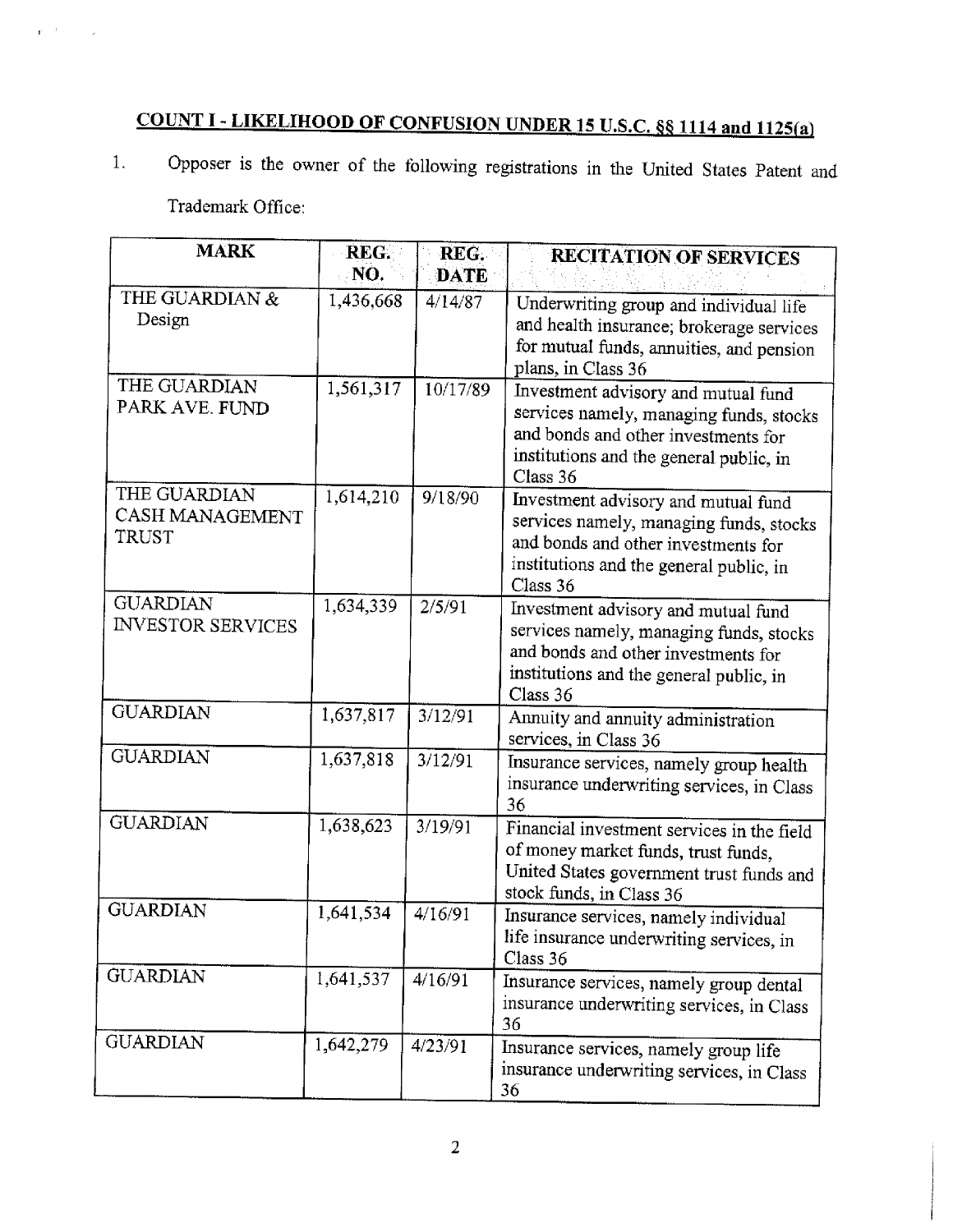| <b>MARK</b>                | REG.      | REG.        | <b>RECITATION OF SERVICES</b>                                                    |
|----------------------------|-----------|-------------|----------------------------------------------------------------------------------|
|                            | NO.       | <b>DATE</b> |                                                                                  |
| THE GUARDIAN               | 1,651,016 | 7/16/91     | Underwriting and administering an                                                |
| <b>INVESTOR</b>            |           |             | annuity insurance plan, in Class 36                                              |
| THE GUARDIAN               | 1,662,742 | 10/29/91    | Financial investment services in the field                                       |
|                            |           |             | of money market mutual funds, United                                             |
|                            |           |             | States government securities funds, and                                          |
|                            |           |             | stock funds, in Class 36                                                         |
| <b>GUARDIAN</b>            | 1,851,689 | 8/30/94     | Reinsurance underwriting services, in                                            |
| <b>GUARDIAN</b>            |           |             | Class 36                                                                         |
|                            | 1,853,811 | 9/13/94     | Insurance underwriting services in the                                           |
| THE GUARDIAN               |           |             | field of disability insurance, in Class 36                                       |
|                            | 1,857,906 | 10/11/94    | Insurance underwriting services in the                                           |
| THE GUARDIAN               |           |             | field of disability insurance, in Class 36                                       |
|                            | 1,865,962 | 12/6/94     | Reinsurance underwriting services, in                                            |
| <b>GUARDIAN</b>            | 1,902,991 | 7/4/95      | Class 36                                                                         |
| <b>INSURANCE AND</b>       |           |             | Insurance underwriting services in the                                           |
| ANNUITY COMPANY            |           |             | field of life, health, disability and dental                                     |
| THE GUARDIAN               | 2,092,025 | 8/26/97     | insurance and annuities, in Class 36<br>Insurance underwriting services, namely, |
| <b>TRADITION</b>           |           |             | single premium deferred annuities, in                                            |
|                            |           |             | Class 36                                                                         |
| THE GUARDIAN               | 2,098,336 | 9/16/97     | Insurance underwriting services, namely,                                         |
| ADVANTAGE                  |           |             | annuities, in Class 36                                                           |
| THE GUARDIAN               | 2,138,840 | 2/24/98     | Pension and pension fund management                                              |
|                            |           |             | services, in Class 36                                                            |
| THE GUARDIAN               | 2,199,336 | 10/27/98    | Administration of employee benefits,                                             |
| <b>FLEXPLAN</b>            |           |             | namely, administration of cafeteria plans                                        |
|                            |           |             | as described in Section 125 of the                                               |
|                            |           |             | Internal Revenue Code, in Class 36                                               |
| THE GUARDIAN               | 2,250,212 | 6/1/99      | Underwriting and administering annuity                                           |
| <b>INVESTOR</b>            |           |             | insurance plans, in Class 36                                                     |
| RETIREMENT ASSET           |           |             |                                                                                  |
| MANAGER<br><b>GUARDIAN</b> |           |             |                                                                                  |
|                            | 2,256,387 | 6/29/99     | Real estate services, namely, real estate                                        |
|                            |           |             | development, real estate management,                                             |
|                            |           |             | real estate investment and commercial                                            |
|                            |           |             | and residential mortgage lending                                                 |
| THE GUARDIAN LIFE          | 2,268,145 | 8/10/99     | services, in Class 36                                                            |
| <b>INSURANCE</b>           |           |             | Group and individual life, disability,                                           |
| COMPANY OF                 |           |             | accident, health and dental insurance<br>underwriting services; pension planning |
| <b>AMERICA</b>             |           |             | services; pension and pension fund                                               |
|                            |           |             | management; annuity and annuity                                                  |
|                            |           |             | administration services; financial                                               |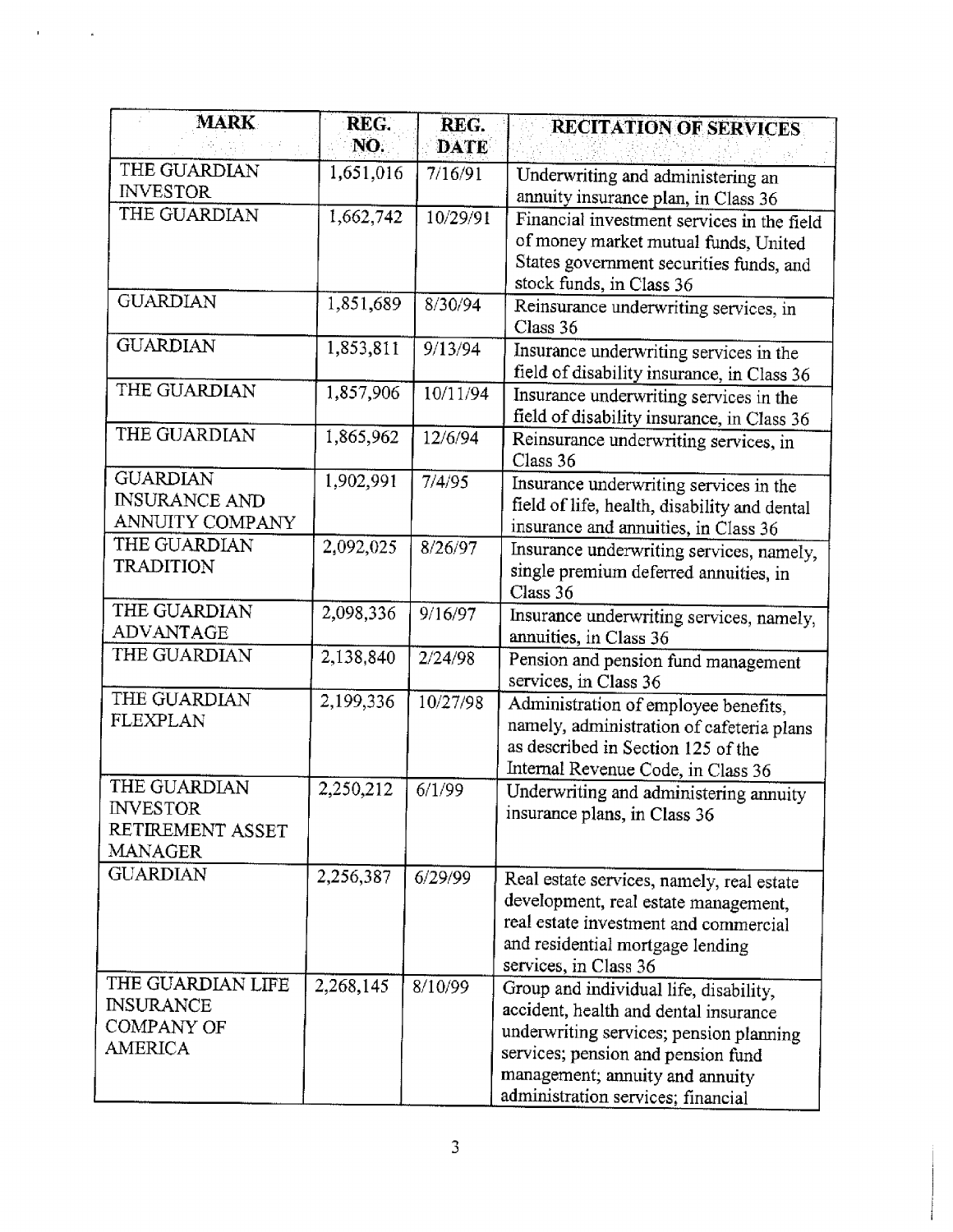| <b>MARK</b>                                                               | REG.<br>NO. | REG.<br><b>DATE</b> | <b>RECITATION OF SERVICES</b>                                                                                                                                                                                                                                                                                                                                                                                                                                                                                                                                                                                                                                              |
|---------------------------------------------------------------------------|-------------|---------------------|----------------------------------------------------------------------------------------------------------------------------------------------------------------------------------------------------------------------------------------------------------------------------------------------------------------------------------------------------------------------------------------------------------------------------------------------------------------------------------------------------------------------------------------------------------------------------------------------------------------------------------------------------------------------------|
|                                                                           |             |                     | services, namely, management of money<br>market funds, trust funds, United States<br>government trust funds and stock funds;<br>providing information to others in the<br>field of insurance; managing funds,<br>stocks and bonds and other investments<br>for institutions and the general public;<br>administration of cafeteria plans as<br>described in Section 125 of the Internal<br>Revenue Code; real estate services,<br>namely, real estate development, real<br>estate management, real estate<br>investment and commercial and<br>residential mortgage lending services;<br>reinsurance underwriting services; joint<br>venture investment services in managed |
| <b>GUARDIAN TRUST</b>                                                     | 2,375,847   | 8/8/00              | care organizations, in Class 36<br>Trust services and investment                                                                                                                                                                                                                                                                                                                                                                                                                                                                                                                                                                                                           |
| <b>GUARDIAN TRUST</b><br>COMPANY, FSB                                     | 2,381,786   | 8/29/00             | management services, in Class 36<br>Trust services and investment<br>management services, in Class 36                                                                                                                                                                                                                                                                                                                                                                                                                                                                                                                                                                      |
| THE GUARDIAN<br><b>CRITICAL</b><br><b>DISABILITY</b><br><b>SUPPLEMENT</b> | 2,438,952   | 3/27/01             | Insurance administration in the field of<br>disability insurance, in Class 36                                                                                                                                                                                                                                                                                                                                                                                                                                                                                                                                                                                              |
| THE GUARDIAN<br>PARK AVENUE FUND                                          | 2,455,245   | 5/29/01             | Investment advisory and mutual fund<br>services namely, managing funds, stocks<br>and bonds and other investments for<br>institutions and the general public, in<br>Class 36                                                                                                                                                                                                                                                                                                                                                                                                                                                                                               |
| GUARDIAN & Design                                                         | 2,643,197   | 10/29/02            | Group and individual life, disability,<br>accident, health and dental insurance<br>underwriting services; pension planning<br>services; pension and pension fund<br>management; annuity underwriting and<br>annuity administration services; financial<br>services; namely, management of money<br>market funds, trust funds, United States<br>government trust funds and stock funds:<br>providing information to others in the<br>field of insurance; managing funds,<br>stocks and bonds and other investments<br>for institutions and the general public;<br>financial administration of cafeteria                                                                     |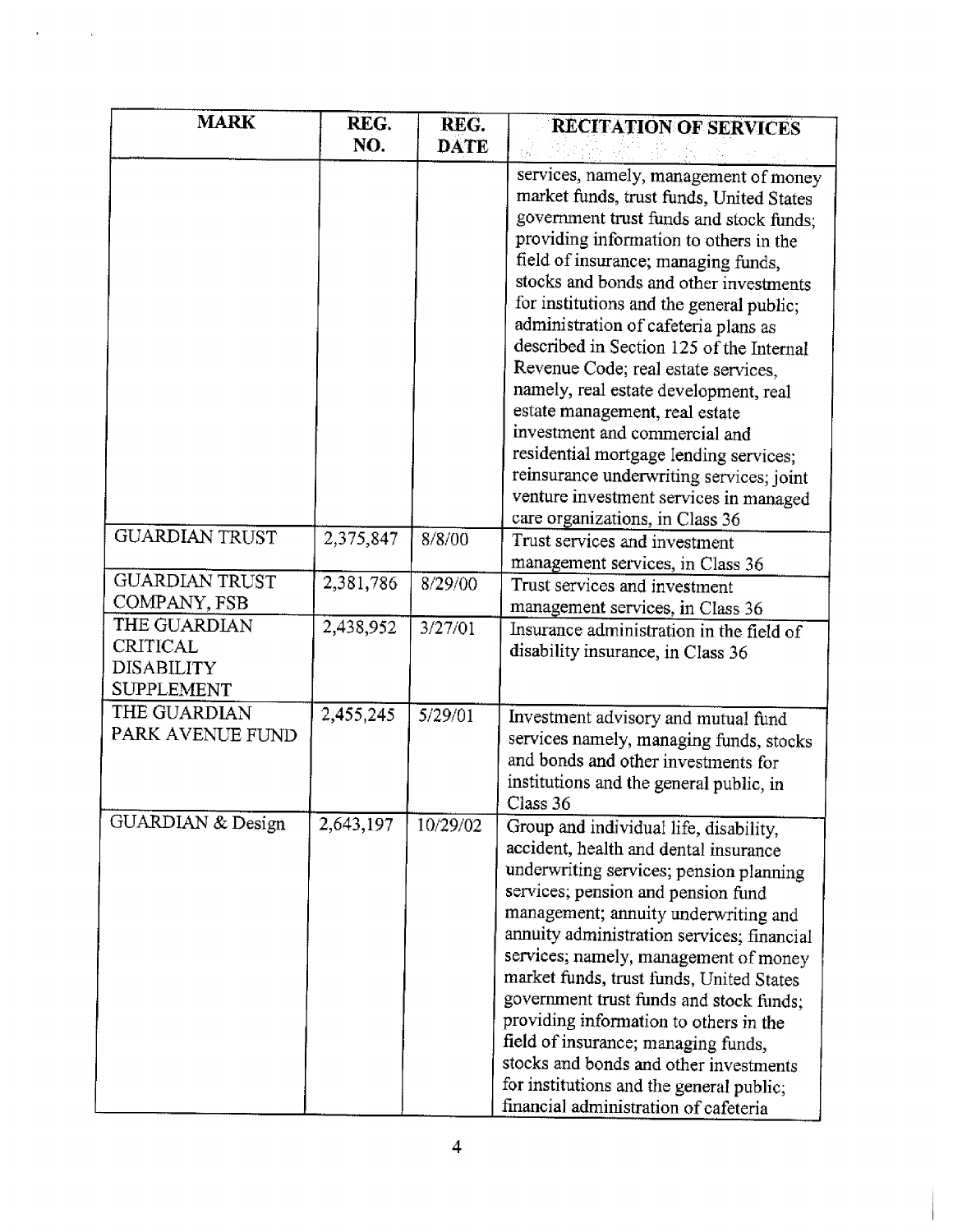| <b>MARK</b>                                                             | REG.      | REG.        | <b>RECITATION OF SERVICES</b>                                                                                                                                                                                                                                                                                                                   |
|-------------------------------------------------------------------------|-----------|-------------|-------------------------------------------------------------------------------------------------------------------------------------------------------------------------------------------------------------------------------------------------------------------------------------------------------------------------------------------------|
|                                                                         | NO.       | <b>DATE</b> |                                                                                                                                                                                                                                                                                                                                                 |
|                                                                         |           |             | plans as described in Section 125 of the<br>Internal Revenue Code; real estate<br>services, namely, real estate<br>management, real estate investment and<br>commercial and residential mortgage<br>lending services; reinsurance<br>underwriting services; joint venture<br>investment services for managed care<br>organizations, in Class 36 |
| <b>GUARDIAN TRUST</b><br>WEALTH<br><b>MANAGEMENT</b><br><b>INSIGHTS</b> | 2,743,585 | 7/29/03     | Newsletter in the field of wealth<br>management, accumulation and<br>preservation, in Class 16                                                                                                                                                                                                                                                  |
| THE GUARDIAN<br>MAXIMIZER                                               | 3,014,085 | 11/8/05     | Pension planning services; pension and<br>pension fund management, in Class 36                                                                                                                                                                                                                                                                  |
| <b>GUARDIAN</b><br><b>SURECLAIM</b>                                     | 3,060,932 | 2/21/06     | Electronic processing of insurance<br>claims and payment data, in Class 36                                                                                                                                                                                                                                                                      |
| <b>GUARDIAN</b><br><b>INVESTOR SERVICES</b><br>CORPORATION              | 3,145,609 | 9/19/06     | Investment advisory and mutual fund<br>services, namely, managing funds, stocks<br>and bonds and other investments for<br>institutions and the general public, in<br>Class 36                                                                                                                                                                   |

The foregoing registrations are valid, subsisting, uncancelled and unrevoked. Guardian's U.S. Registration Nos. 1,436,668, 1,561,317, 1,614,210 1,634,339, 1,637,817, 1,637,818, 1,638,623, 1,641,534, 1,641,537, 1,642,279, 1,651,016 and 1,662,742 are incontestable pursuant to 15 U.S.C. § 1065.

- Opposer intends to rely on the above registrations in this proceeding and, accordingly,  $2.$ will order certified copies of the registrations showing both the current status of and current title to the registrations, pursuant to the provisions of 37 C.F.R.  $\S$  2.122(d)(2).
- Opposer is one of the oldest and largest mutual insurance companies in the United States.  $3<sub>1</sub>$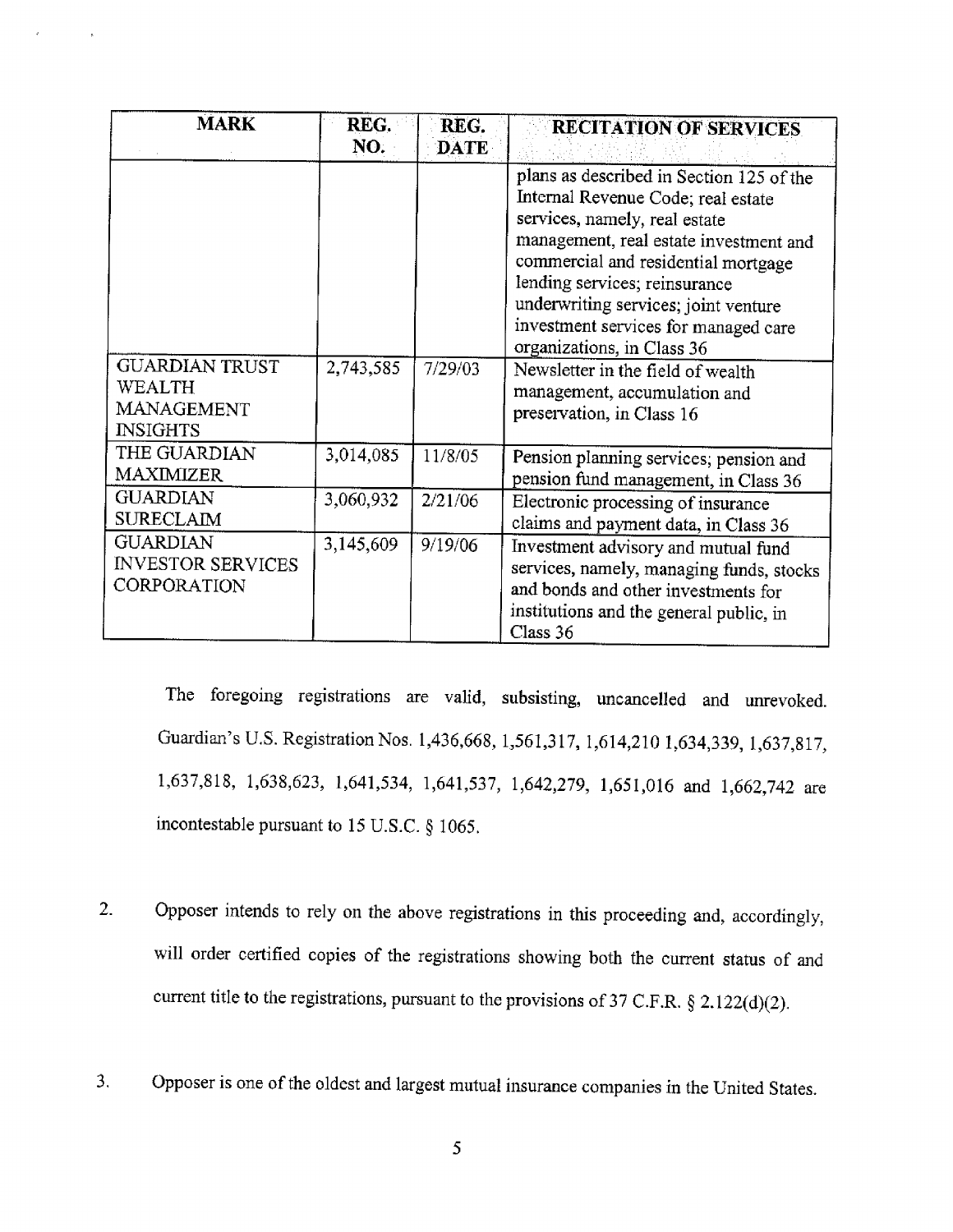- Opposer has been engaged in the business of selling a wide variety of insurance products  $4<sub>1</sub>$ and financial services under its GUARDIAN® names and marks throughout the United States since at least as early as 1918.
- 5. Opposer has marketed and sold insurance and financial services in interstate commerce in the United States under the mark GUARDIAN® and the trade name THE GUARDIAN LIFE INSURANCE COMPANY OF AMERICA® (hereinafter, the "GUARDIAN® names and marks") since at least as early as 1918.
- Opposer commenced use of its GUARDIAN® names and marks at least as early as 1918, 6. nearly 90 years prior to the October 3, 2005 date of filing of the subject Application Serial No. 78/725,054 for the mark GUARDIAN filed by Applicant, Ansell Limited ("Applicant").
- 7. Opposer's wide range of insurance products and financial services include, without limitation, life insurance, group life and health insurance, disability insurance, dental insurance, vision insurance, asset management services, annuities, 401(k) plans, mutual funds, pension plans, employee benefit plan implementation and management services, trust company services, financial planning, business, retirement, college funding, executive benefit and estate planning services, and investment advisory services.

6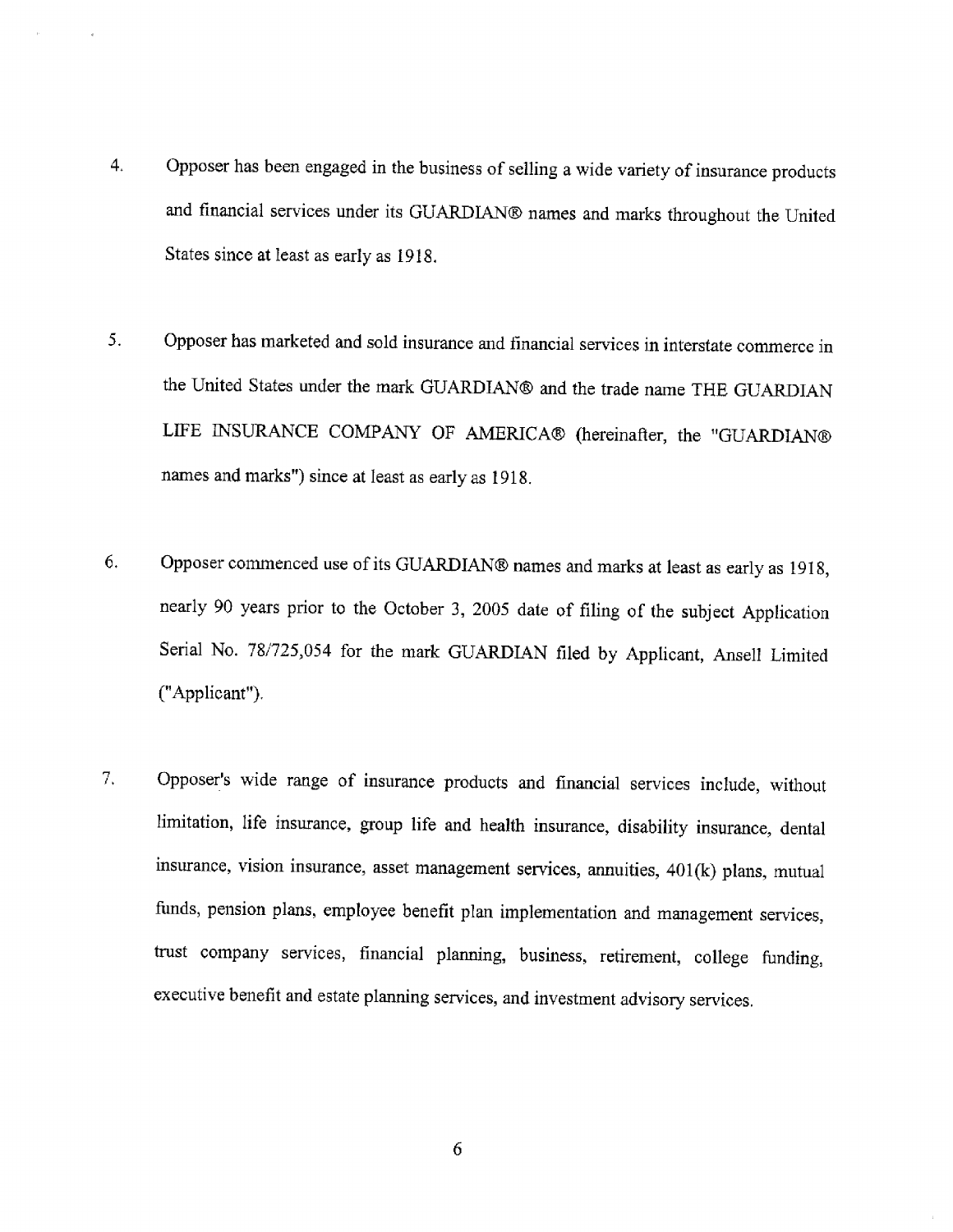- Opposer has been licensed to sell health insurance under its GUARDIAN® names and 8. marks in all states since the mid-1950s.
- Since 1918, Opposer has promoted wellness and health initiatives to its policyholders to 9. improve their health and well-being and to reduce the costs of insurance, emphasizing the importance of preventative care.
- In 2005, Opposer paid out more than \$5.6 billion in benefits to policy beneficiaries, 10. policyholders, doctors, hospitals and other care providers.
- In 2005, Opposer received total insurance premium income of more than \$5.8 billion. 11.
- Opposer insures the lives of more than 6 million individuals in the United States. 12.
- Opposer is one of the premier providers of employee benefit packages in the United  $13.$ States, offering dental coverage, group term and universal life insurance, group disability income protection, medical, vision and mental health coverage, and prescription drug cards.
- More than 1.25 million employees in the United States are covered by Opposer's 14. GUARDIAN® group insurance policies.

 $\overline{\mathcal{I}}$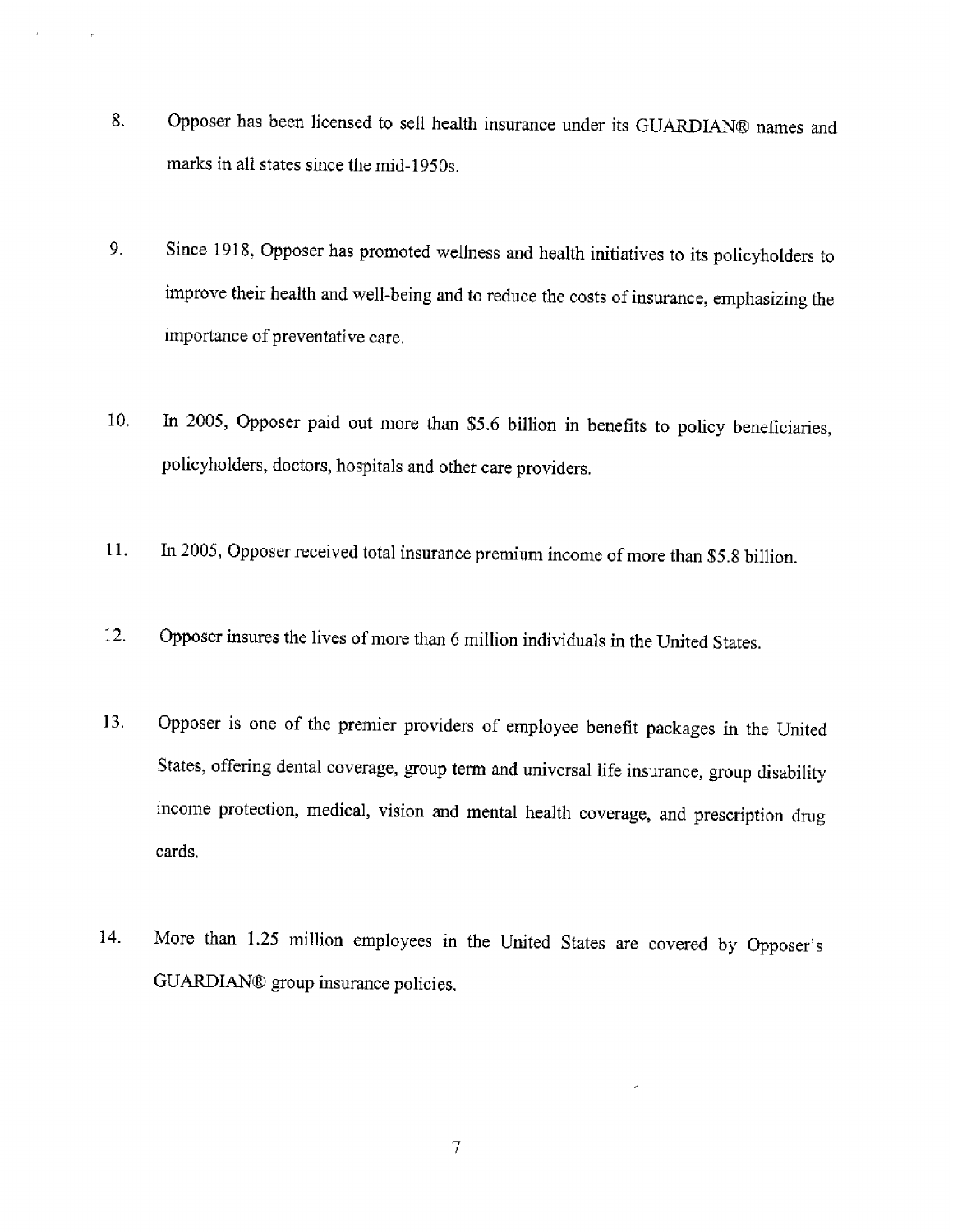- Opposer constantly interacts with patients, hospitals, surgical facilities, doctors' offices, 15. registered nurses, medical laboratories and pharmacists in processing claims.
- 16. Opposer works closely with medical laboratories, healthcare practitioners and hospitals in connection with performing and analyzing physical examinations of prospective and current insureds.
- In addition to its direct collaborations with physicians and healthcare facilities, Opposer 17. has established innovative relationships for the benefit of its policyholders at all levels of the health care industry.
- 18. Opposer publishes an extensive medical provider directory which assists Opposer's policyholders in locating nearby member physicians, hospitals, clinics, pharmacies, laboratories, eye and ear care centers, hospices, rehabilitation centers, surgical centers, mammography centers and physical therapy centers.
- 19. Opposer owns and operates related financial service companies under the GUARDIAN® mark, including The Guardian Insurance & Annuity Company, Inc., Guardian Investor Services LLC, Guardian Asset Management Corporation and Guardian Trust Company,  $F.S.B.$
- Opposer has offered mutual funds, equity products and investment and estate consultation 20. services through its subsidiaries under the mark GUARDIAN® since at least as early as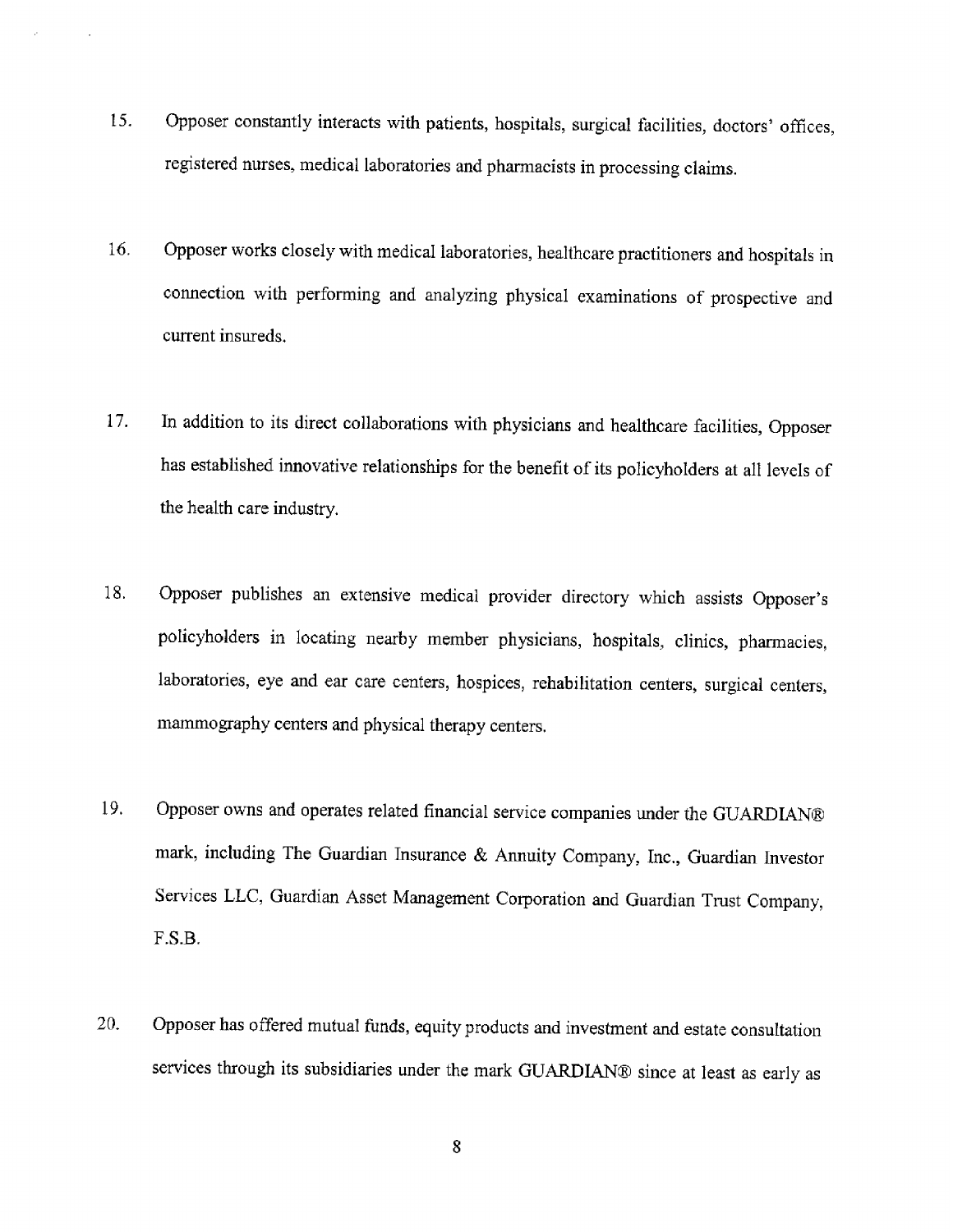1969. Opposer's nationally known family of mutual funds are known throughout the financial services industry and to consumers as "Guardian Funds" and/or the "Guardian Group of Funds".

- Through its subsidiaries, Guardian Investor Services LLC and Park Avenue Securities  $21.$ LLC, Opposer offers a wide variety of equity products, including mutual funds, variable annuities, variable life insurance, unit investment trusts, real estate investment trusts and general securities.
- Opposer offers its insurance products and financial services through a distribution  $22.$ network of more than 85 general agencies and 2,980 financial representatives nationwide.
- Since 1918, Opposer has sold billions of dollars worth of insurance and financial services 23. under the GUARDIAN® names and marks.
- Since 1918, Opposer has spent millions of dollars advertising and promoting its insurance 24. products and financial services under the GUARDIAN® names and marks.
- From 1980 to date, Opposer has spent in excess of \$100 million in connection with the  $25.$ advertising and promotion of its insurance and financial services under the GUARDIAN® names and marks.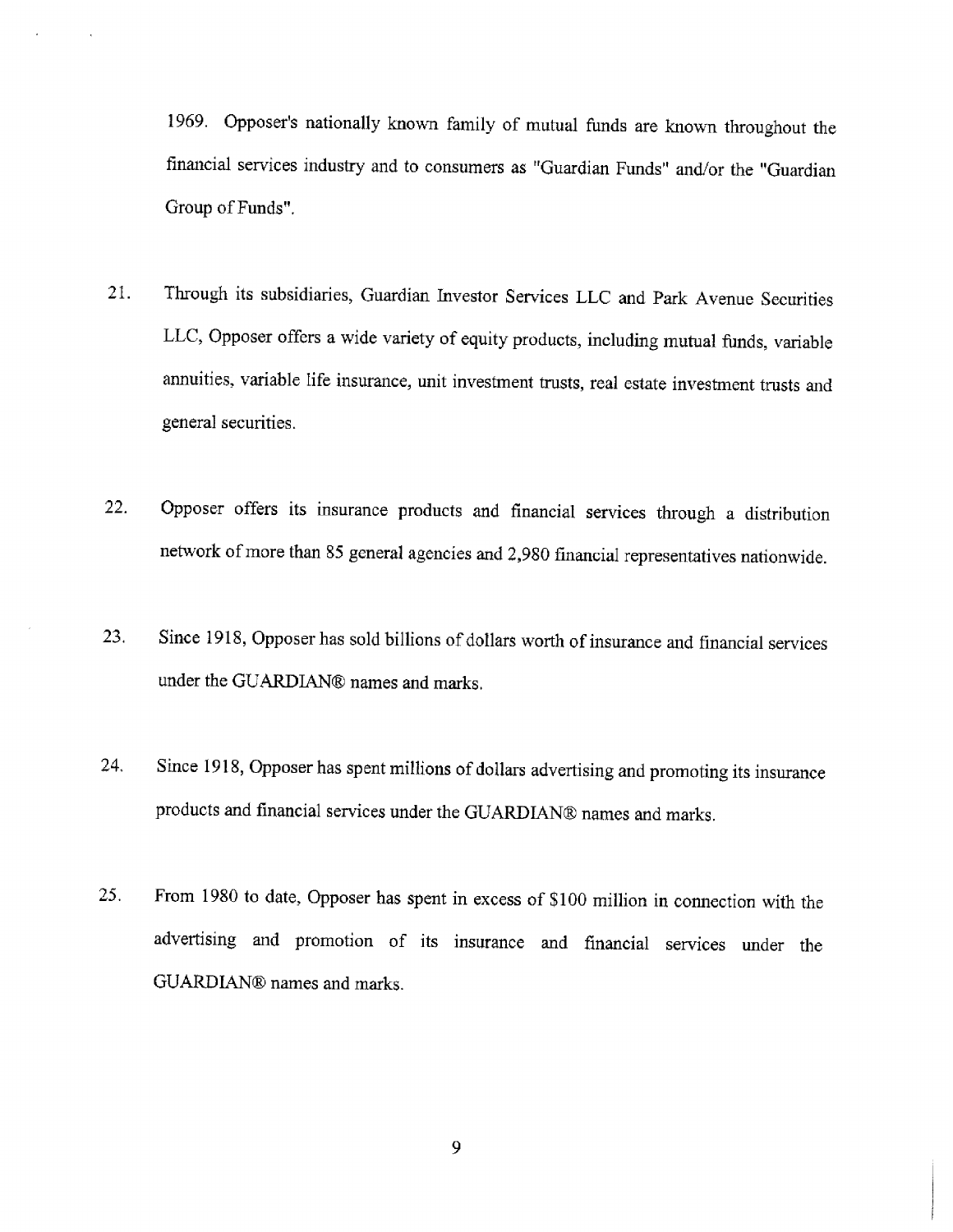- Opposer has made extensive use of its trade names, THE GUARDIAN LIFE 26. INSURANCE COMPANY OF AMERICA, GUARDIAN INVESTOR SERVICES LLC and THE GUARDIAN INSURANCE & ANNUITY COMPANY, INC., and its mark GUARDIAN® through national advertising on television and in consumer magazines, trade journals, point of sale promotional materials and on its interactive website.
- As a result of Opposer's extensive advertising and sale of insurance and financial services 27. under the GUARDIAN® names and marks, Opposer's GUARDIAN® names and marks have a national reputation of high quality insurance and financial services originating with Opposer.
- Opposer's GUARDIAN® names and marks are well known and recognized within the 28. insurance and financial services industries, as well as by the general public, as marks indicating insurance and financial services originating with Opposer.
- On October 3, 2005, Applicant filed U.S. Service Mark Application Serial No. 29. 78/725,054 on an Intent-to-Use basis for the mark GUARDIAN for "Business consultancy services relating to manufacturing; business management advice relating to manufacturing businesses; business consultation and advice in the area of stock control services; business consultation and advice in the area of productivity and cost performance analysis; advisory, consulting and information services relating to all of the aforesaid business consulting services; Professional efficiency experts consultancy relating to manufacturing efficiency" in Class 35 and "Educational services in the nature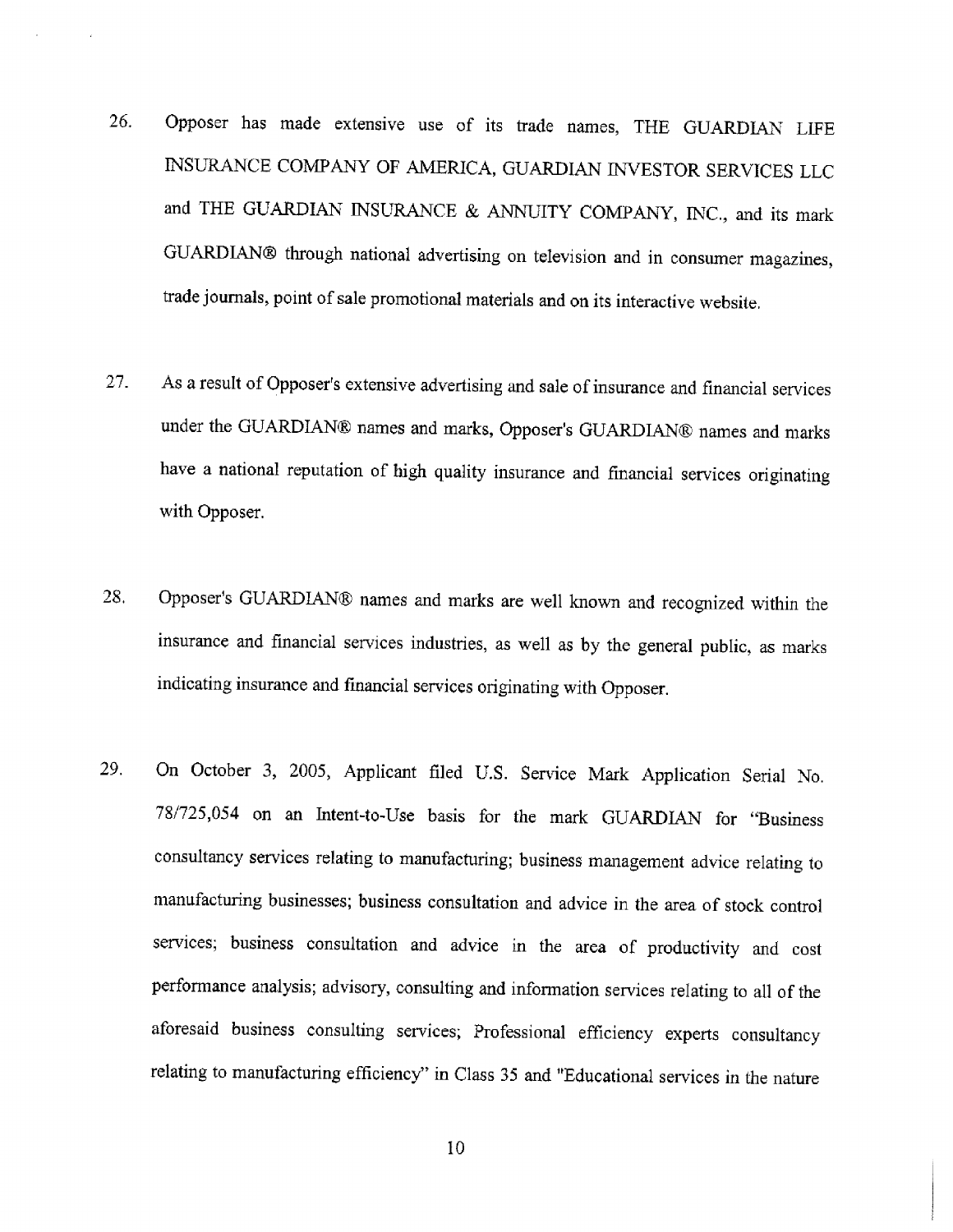of one-on-one training and training services in the fields of Injury Prevention, Training of Others, SKU Reduction, Controls, Standardization, Productivity and Cost Performance; advisory, consultancy and information services relating to the aforesaid educational and training services" in Class 41.

- 30. Applicant's application for the mark GUARDIAN is for a mark which is identical to Opposer's famous GUARDIAN®, rendering Applicant's mark confusingly similar to Opposer's GUARDIAN® marks.
- Through its offer and sale of GUARDIAN group insurance products and employee  $31.$ benefits, Opposer offers business consulting services under the mark GUARDIAN. Opposer has long marketed its services to the small business community and is one of the best-known providers of employee benefits in the United States.
- Since 1918, Opposer has encouraged its GUARDIAN policyholders to seek preventative 32. care, both as a means of improving the health of its policyholder base and reducing the costs of insurance. Opposer believes in educating consumers so that they can make informed decisions with respect to both lifestyle choices and medical treatment.
- Applicant's use and registration of the mark GUARDIAN in connection with the services 33. identified in U.S. Application Serial No. 78/725,054 is likely to cause confusion with Opposer's GUARDIAN® names and marks.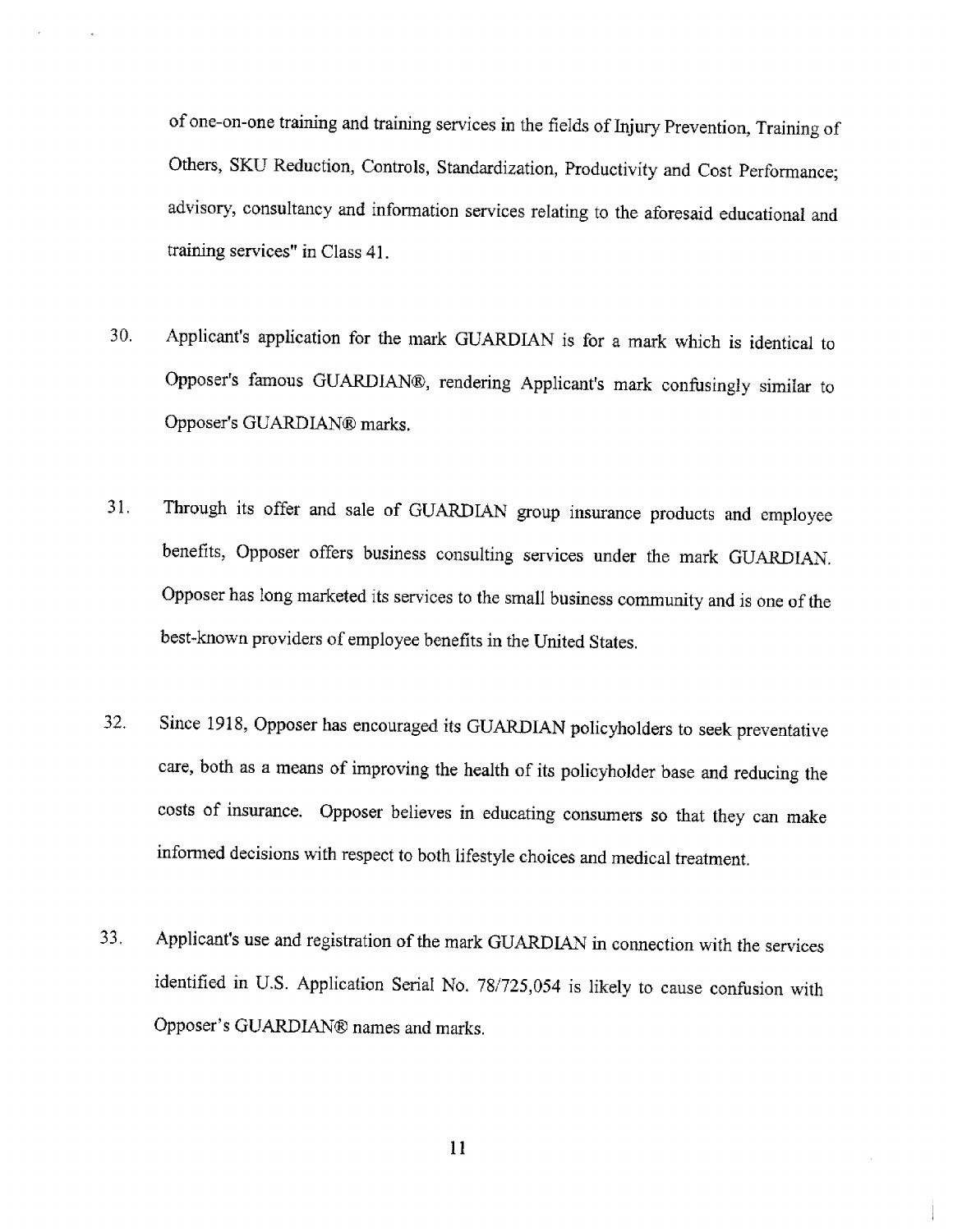- Applicant's use of the mark GUARDIAN is likely to cause confusion with the mark 34. GUARDIAN® as used by Opposer in connection with its wide range of insurance and financial services.
- Opposer believes and alleges that Applicant's mark, when applied to the services set forth 35. in Application Serial No. 78/725,054, is likely to cause confusion or mistake, or to deceive, and will deceive and mislead the trade and purchasing public into believing that Applicant is licensed or controlled by Opposer, or that Applicant is a division or a subsidiary of, or in some way related to Opposer, or that Applicant's services are sponsored, licensed, approved or endorsed by Opposer, or that Applicant offers GUARDIAN insurance and financial services.
- Any problems or complaints concerning Applicant's services offered under the mark 36. GUARDIAN are likely to reflect adversely upon Opposer and are likely to seriously injure the reputation and goodwill of the mark GUARDIAN® as used by Opposer in connection with its insurance and financial services under its famous GUARDIAN® names and marks for nearly 90 years.
- Applicant's use of a mark which is identical to Opposer's GUARDIAN® names and 37. marks is likely to dilute the distinctive quality of Opposer's GUARDIAN® names and marks.

12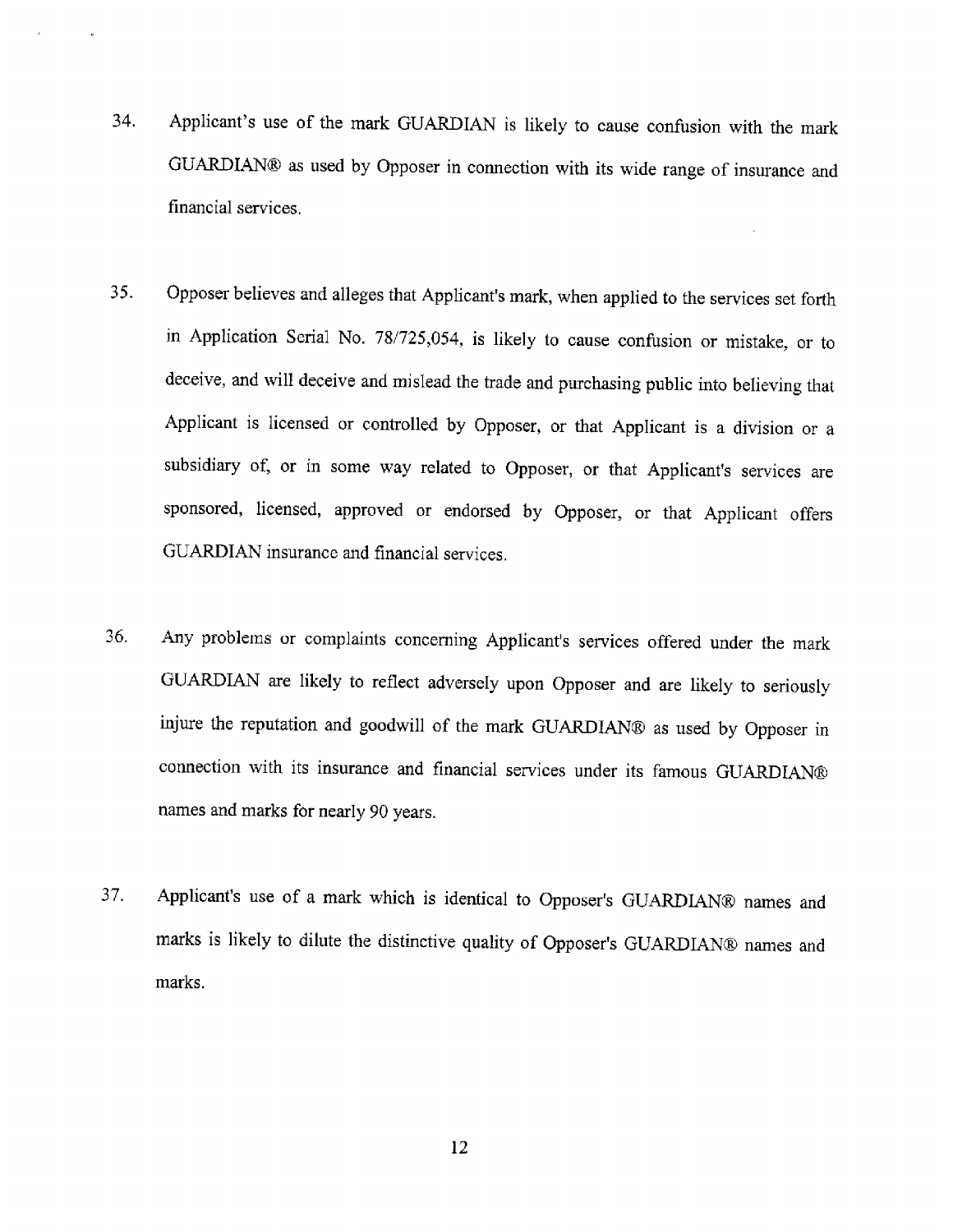By reason of the foregoing facts, Opposer will be irreparably damaged by registration of 38. Applicant's confusingly similar and diluting mark GUARDIAN on the Principal Register of the United States Patent & Trademark Office for the services recited in U.S. Application Serial No. 78/725,054.

## **COUNT II - DILUTION UNDER 15 U.S.C. § 1125(c)**

- Opposer repeats and realleges the allegations set forth in paragraphs 1-38 hereof as if 39. fully set forth herein.
- 40. Opposer's GUARDIAN® names and marks as used in connection with insurance and financial services are famous among the general public and members of the insurance and financial industry.
- Opposer's GUARDIAN® names and marks are inherently and commercially distinctive. 41.
- Upon information and belief, by virtue of filing the subject application, Applicant intends 42. to use the mark GUARDIAN in commerce.
- The October 3, 2005 date of filing of the subject intent-to-use application for 43. GUARDIAN is nearly 90 years after Guardian's GUARDIAN® names and marks became famous as used in connection with insurance and financial service.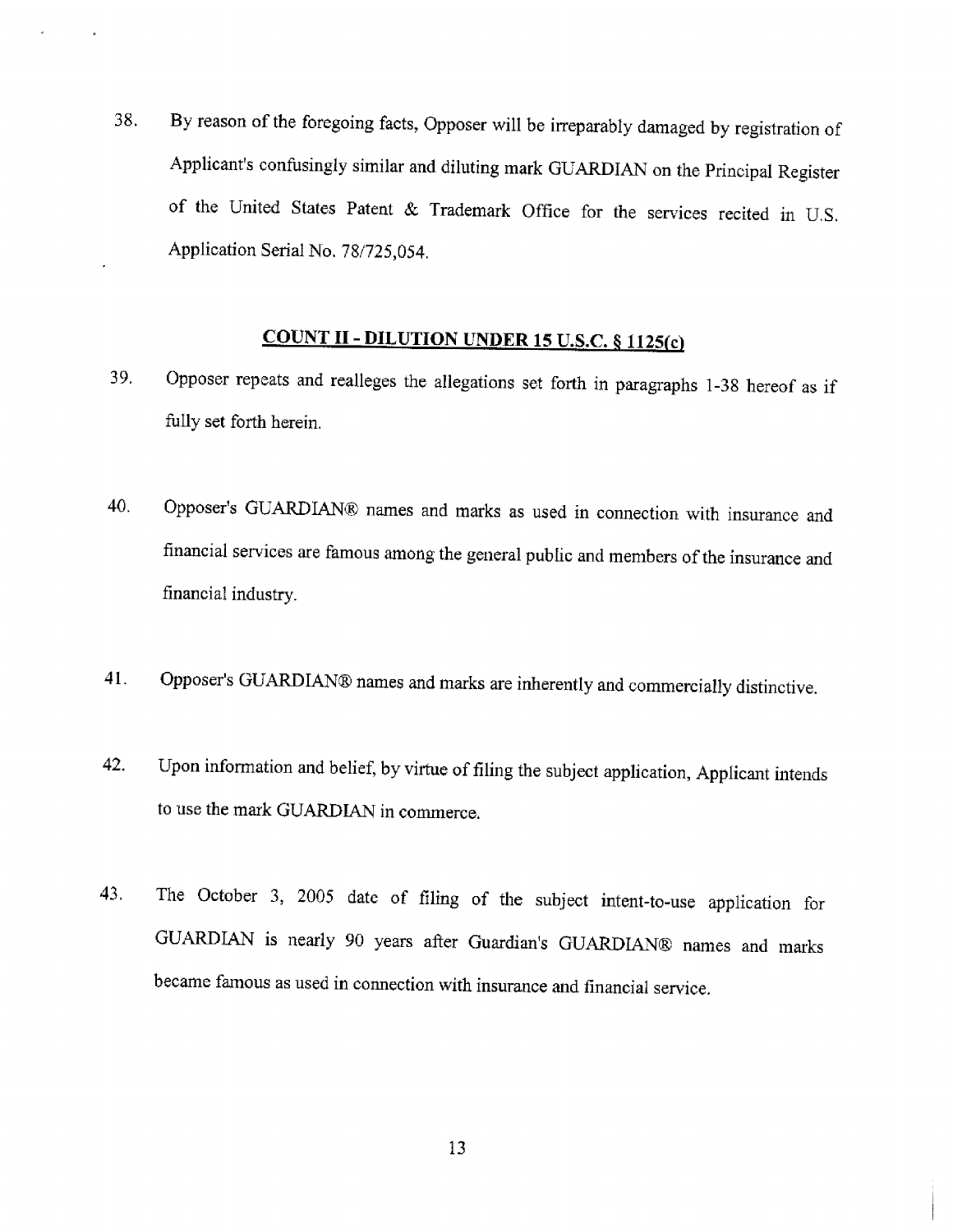- Applicant's use of the mark GUARDIAN in connection with "Business consultancy 44. services relating to manufacturing; business management advice relating to manufacturing businesses; business consultation and advice in the area of stock control services; business consultation and advice in the area of productivity and cost performance analysis; advisory, consulting and information services relating to all of the aforesaid business consulting services; Professional efficiency experts consultancy relating to manufacturing efficiency" in Class 35 and "Educational services in the nature of one-on-one training and training services in the fields of Injury Prevention, Training of Others, SKU Reduction, Controls, Standardization, Productivity and Cost Performance; advisory, consultancy and information services relating to the aforesaid educational and training services" in Class 41 is likely to dilute the distinctive quality of Opposer's GUARDIAN® names and marks for insurance and financial services, including insurance and financial services marketed to the business community.
- Registration of Applicant's mark would be inconsistent with Opposer's prior rights in its 45. GUARDIAN® names and marks established under common law, as well as inconsistent with Opposer's statutory grant of exclusivity of use of its GUARDIAN® names and marks, and would destroy Opposer's investment and goodwill in its GUARDIAN® names and marks.
- By reason of the foregoing facts, Opposer will be irreparably damaged by registration of 46. Applicant's identical, confusingly similar and diluting mark GUARDIAN on the Principal

14